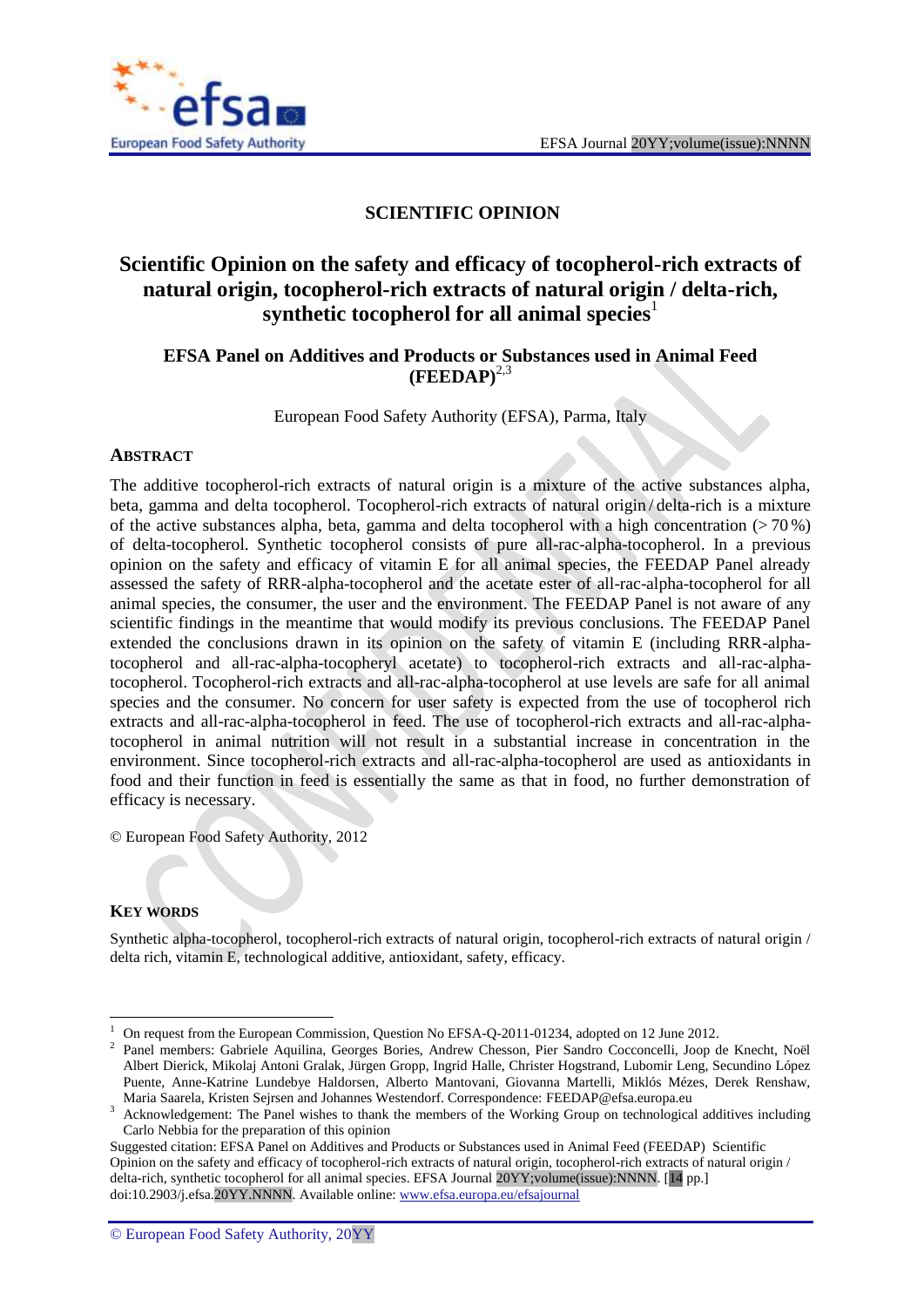

#### **SUMMARY**

.

Following a request from the European Commission, the Panel on Additives and Products or Substances used in Animal Feed (FEEDAP) was asked to deliver a scientific opinion on the safety and efficacy of tocopherol-rich extracts of natural origin, tocopherol-rich extracts of natural origin / deltarich, synthetic tocopherol when used as an antioxidant in feed for all animal species.

The additive tocopherol-rich extracts of natural origin is a mixture of the active substances alpha, beta, gamma and delta tocopherol. Tocopherol-rich extracts of natural origin / delta-rich is a mixture of the active substances alpha, beta, gamma and delta to copherol with a high concentration ( $> 70\%$ ) of delta-tocopherol. Synthetic tocopherol consists of pure all-rac-alpha-tocopherol. In a previous opinion on the safety and efficacy of vitamin E for all animal species, the FEEDAP Panel has already assessed the safety of RRR-alpha-tocopherol and the acetate ester of all-rac-tocopherol for all animal species, the consumer, the user and the environment. The FEEDAP Panel is not aware of any more recent scientific findings that would modify its previous conclusions.

The FEEDAP Panel extended the conclusions drawn in its opinion on the safety of vitamin E (including RRR-alpha-tocopherol and all-rac-alpha-tocopheryl acetate) to tocopherol-rich extracts and all-rac-alpha-tocopherol. Tocopherol-rich extracts and all-rac-alpha-tocopherol at use levels are safe for all animal species and the consumer. No concerns for user safety is expected from the use of tocopherol rich extracts and all-rac-alpha-tocopherol in feed. The use of tocopherol rich extracts and all-rac-alpha-tocopherol in animal nutrition will not result in a substantial increase in concentration in the environment.

Since tocopherol rich extract and all-rac-alpha-tocopherol are used as antioxidants in food and their function in feed is essentially the same as that in food, no further demonstration of efficacy is necessary.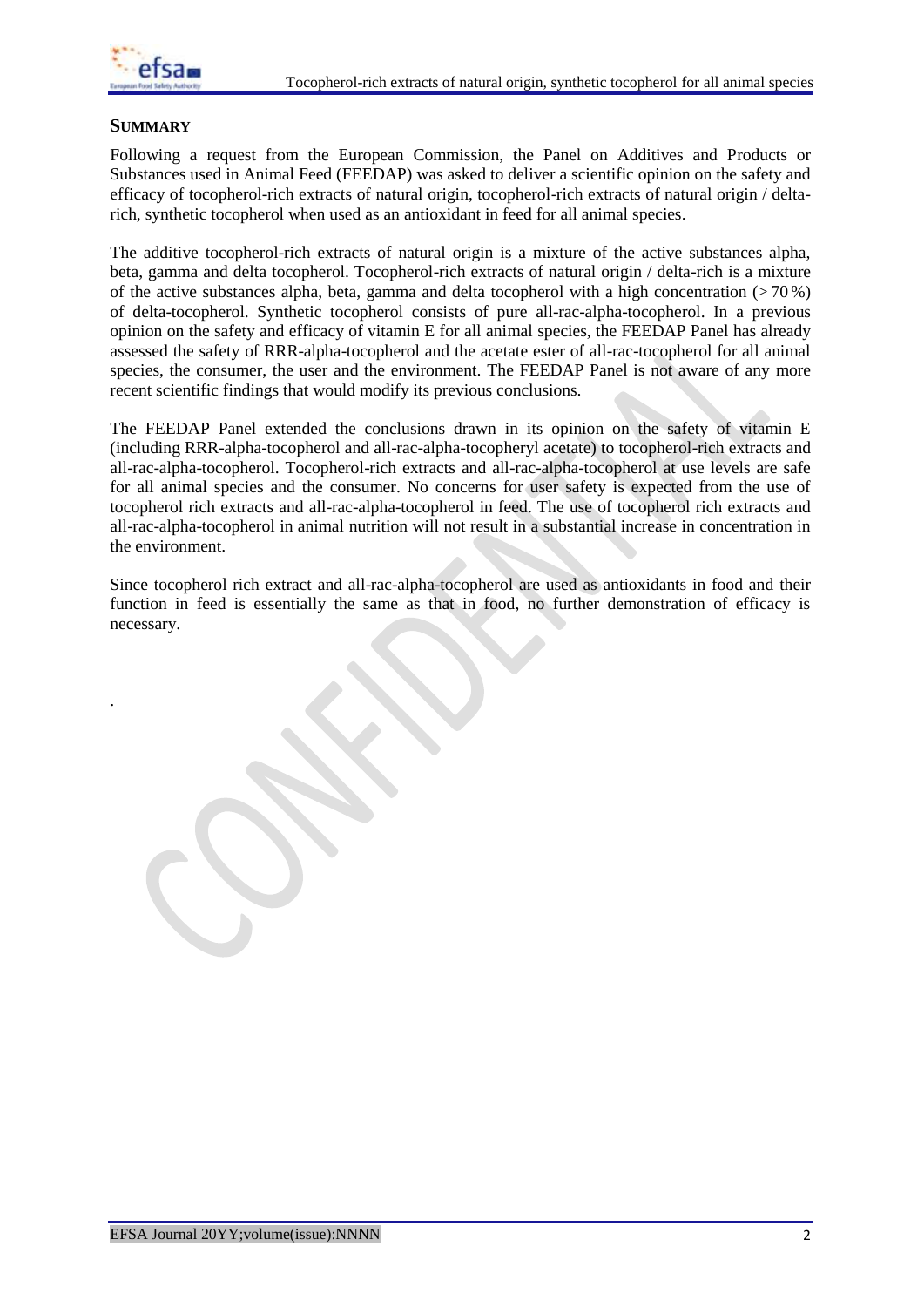#### $\mathbf{1}$ TABLE OF CONTENTS

| 3  |                                                                                                  |  |
|----|--------------------------------------------------------------------------------------------------|--|
| 4  |                                                                                                  |  |
| 5. |                                                                                                  |  |
| 6  |                                                                                                  |  |
|    |                                                                                                  |  |
| 8  |                                                                                                  |  |
| 9  | 2.                                                                                               |  |
| 10 |                                                                                                  |  |
| 11 |                                                                                                  |  |
| 12 |                                                                                                  |  |
| 13 | 2.1.3.                                                                                           |  |
| 14 | 2.2.                                                                                             |  |
| 15 | 2.3.                                                                                             |  |
| 16 | Evaluation of the analytical methods by the European Union Reference Laboratory (EURL)10<br>2.4. |  |
| 17 | 3.                                                                                               |  |
| 18 | 4.                                                                                               |  |
| 19 |                                                                                                  |  |
| 20 |                                                                                                  |  |
| 21 |                                                                                                  |  |
| 22 |                                                                                                  |  |
|    |                                                                                                  |  |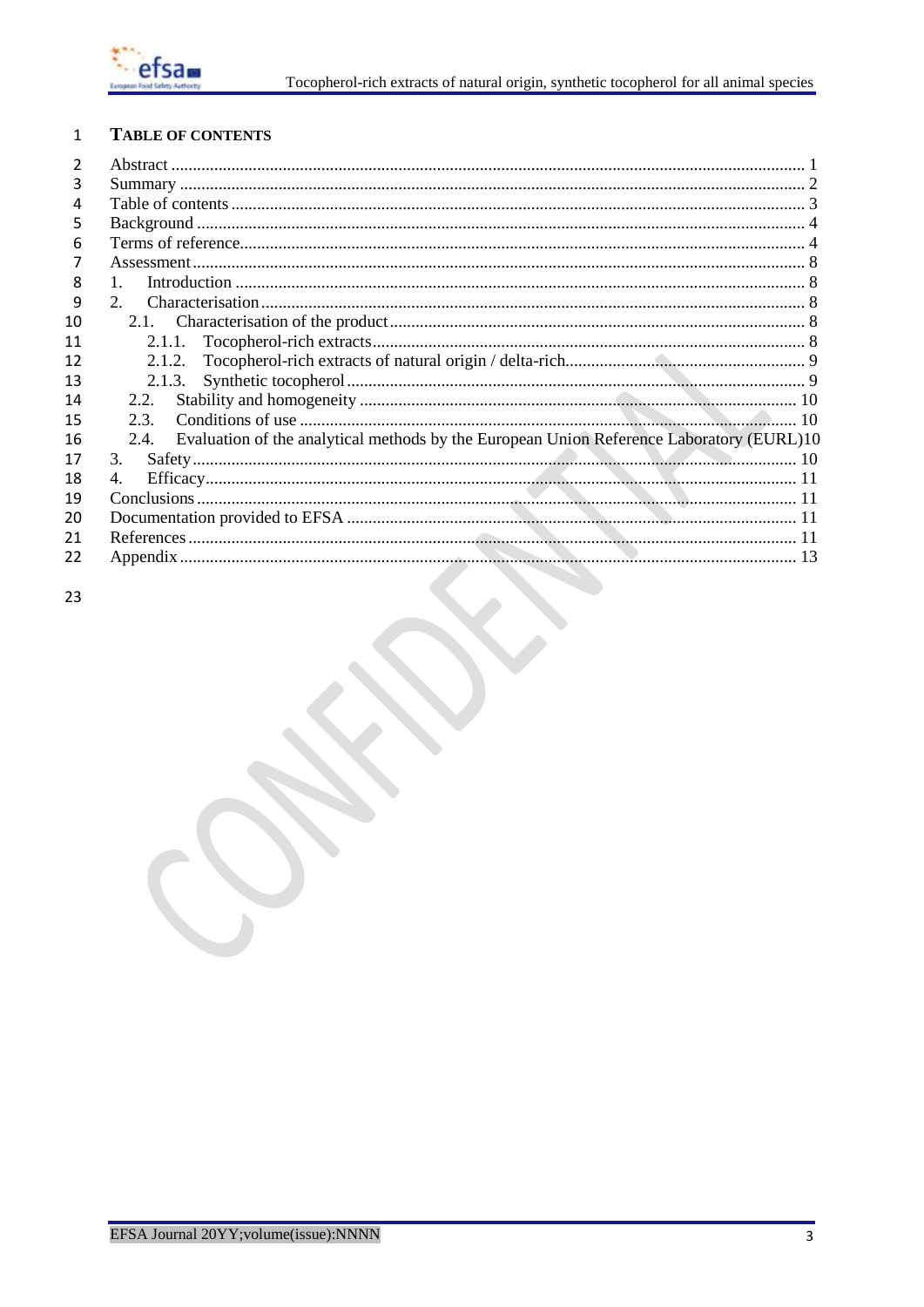

#### **BACKGROUND**

25 Regulation (EC) No  $1831/2003<sup>4</sup>$  establishes the rules governing the Community authorisation of additives for use in animal nutrition. In particular, Article 10(2) of that Regulation also specifies that for existing products within the meaning of Article 10(1), an application shall be submitted in accordance with Article 7, at the latest one year before the expiry date of the authorisation given pursuant to Directive 70/524/EEC for additives with a limited authorisation period, and within a maximum of seven years after the entry into force of this Regulation for additives authorised without a time limit or pursuant to Directive 82/471/EEC.

- The European Commission received a request from ANTOXIAC EEIG (Antioxidants Authorisation
- 33 Consortium European Economic Interest Grouping)<sup>5</sup> for re-evaluation of the product synthetic alpha-
- tocopherol, when used as a feed additive for all animal species (category: technological additive;
- functional group: antioxidants) under the conditions mentioned in Table 1.

 According to Article 7(1) of Regulation (EC) No 1831/2003, the Commission forwarded the application to the European Food Safety Authority (EFSA) as an application under Article 10(2) (re- evaluation of an authorised feed additive). EFSA received directly from the applicant the technical 39 dossier in support of this application.<sup>6</sup> According to Article 8 of that Regulation, EFSA, after verifying the particulars and documents submitted by the applicant, shall undertake an assessment in order to determine whether the feed additive complies with the conditions laid down in Article 5. The particulars and documents in support of the application were considered valid by EFSA as of 16 January 2012.

 Synthetic alpha-tocopherol and tocopherol-rich extracts of natural origin have been authorised without 45 a time limit under Council Directive  $70/524/EEC<sup>7</sup>$  for its use as an antioxidant in feed for all animal species.

- Synthetic alpha-tocopherol and tocopherol-rich extracts of natural origin (vitamin E) has been 48 authorised under the Commission Regulation (EU) No  $26/2011^8$  for its use as a nutritional additive for all animal species.
- 

The Scientific Committee on Food issued an opinion on the Tolerable Upper Intake Level of Vitamin

E (EC, 2003). EFSA issued an opinion on Tolerable Upper Intake Levels for Vitamins and Minerals

(EFSA, 2006), an opinion on mixed tocopherols, tocotrienols tocopherol and tocotrienols as sources

for vitamin E added as a nutritional substance in food supplements (EFSA, 2008) and an opinion on

the safety and efficacy of vitamin E as a feed additive for all animal species (EFSA, 2010).

#### **TERMS OF REFERENCE**

 According to Article 8 of Regulation (EC) No 1831/2003, EFSA shall determine whether the feed additive complies with the conditions laid down in Article 5. EFSA shall deliver an opinion on the safety for the target animal(s), consumer, user and the environment and the efficacy of the product tocopherol-rich extracts of natural origin, tocopherol-rich extracts of natural origin / delta-rich, synthetic tocopherol, when used under the conditions described in Table 1a, 1b and 1c.

 $\overline{a}$  Regulation (EC) No 1831/2003 of the European Parliament and of the Council of 22 September 2003 on additives for use in animal nutrition. OJ L 268, 18.10.2003, p. 29.

<sup>&</sup>lt;sup>5</sup> ANTOXIAC EEIG (Antioxidants Authorisation Consortium European Economic Interest Grouping), Avenue Louise, 130A - 1050 Brussels - Belgium

EFSA Dossier reference: FAD-2010-0105.

Council Directive 70/524/EEC of 23 November 1970 concerning additives in feeding-stuffs. OJ L 270, 14.12.1970, p. 1

<sup>&</sup>lt;sup>8</sup> Commission Regulation (EU) No 26/2011 of 14 January 2011 concerning the authorisation of vitamin E as a feed additive for all animal species OJ L 11, 15.1.2011, p. 18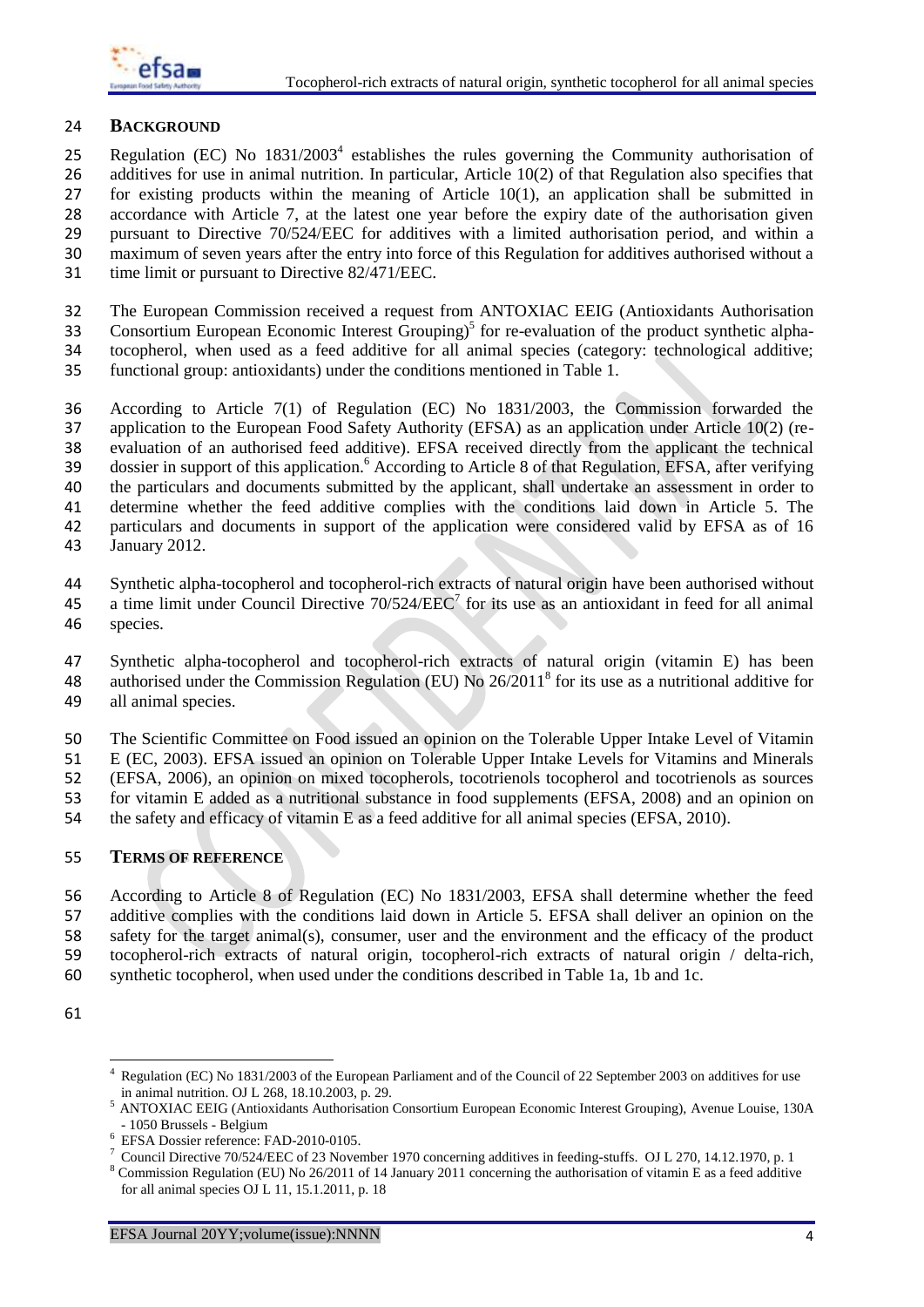# 62 **Table 1a:** Description and conditions of use of the additive as proposed by the applicant:

### 63 Tocopherol-rich extracts of natural origin (E306)

| <b>Additive</b>                                         | Tocopherol-rich extracts of natural origin (E306) |
|---------------------------------------------------------|---------------------------------------------------|
| <b>Registration number/EC No/No</b><br>(if appropriate) | E306                                              |
| <b>Category of additive</b>                             | 1. Technological additives                        |
| Functional group(s) of additive                         | b) antioxidants                                   |

|                                         | <b>Description</b>                                                                                  |                                     |                                        |
|-----------------------------------------|-----------------------------------------------------------------------------------------------------|-------------------------------------|----------------------------------------|
| Composition, description                | Chemical formula                                                                                    | Purity criteria<br>(if appropriate) | Method of analysis<br>(if appropriate) |
| Alpha, beta, gamma, delta<br>tocopherol | Alpha: $C_{29}H_{50}O_2$<br><b>Beta</b> and<br>gamma: $C_{28}H_{48}O_2$<br>Delta: $C_{27}H_{46}O_2$ | Min $30\%$                          | <b>JECFA</b> method                    |

| <b>Trade name</b> (if appropriate)                             | Not appropriate |
|----------------------------------------------------------------|-----------------|
| Name of the holder of<br><b>authorisation</b> (if appropriate) | Not appropriate |

**START** 

| <b>Conditions of use</b>                                                                   |               |  |                                                                                                                         |                 |                            |
|--------------------------------------------------------------------------------------------|---------------|--|-------------------------------------------------------------------------------------------------------------------------|-----------------|----------------------------|
| Species or                                                                                 |               |  | Minimum content                                                                                                         | Maximum content | Withdrawal                 |
| category of<br>animal                                                                      | Maximum Age   |  | mg or Units of activity or CFU/kg of complete<br>feedingstuffs, supplementary feed (based on end<br>feed) and in water* |                 | period<br>(if appropriate) |
| All animal<br>species and<br>categories                                                    | No limitation |  | No limitation                                                                                                           | No limitation   | Not required               |
|                                                                                            |               |  |                                                                                                                         |                 |                            |
|                                                                                            |               |  | Other provisions and additional requirements for the labelling                                                          |                 |                            |
| Specific conditions or restrictions for use.<br>(if appropriate)                           |               |  | <b>None</b>                                                                                                             |                 |                            |
| Specific conditions or restrictions for<br>handling (if appropriate)                       |               |  | <b>None</b>                                                                                                             |                 |                            |
| Post market monitoring<br>(if appropriate)                                                 |               |  | Not applicable                                                                                                          |                 |                            |
| Specific conditions for use in<br>complementary feedingstuffs or water<br>(if appropriate) |               |  | <b>None</b>                                                                                                             |                 |                            |

| Maximum Residue Limit (MRL) (if appropriate) |                                  |                                         |                               |  |  |
|----------------------------------------------|----------------------------------|-----------------------------------------|-------------------------------|--|--|
| Marker residue                               | Species or category of<br>animal | Target tissue $(s)$<br>or food products | Maximum<br>content in tissues |  |  |
| Not appropriate                              | Not appropriate                  | Not appropriate                         | Not appropriate               |  |  |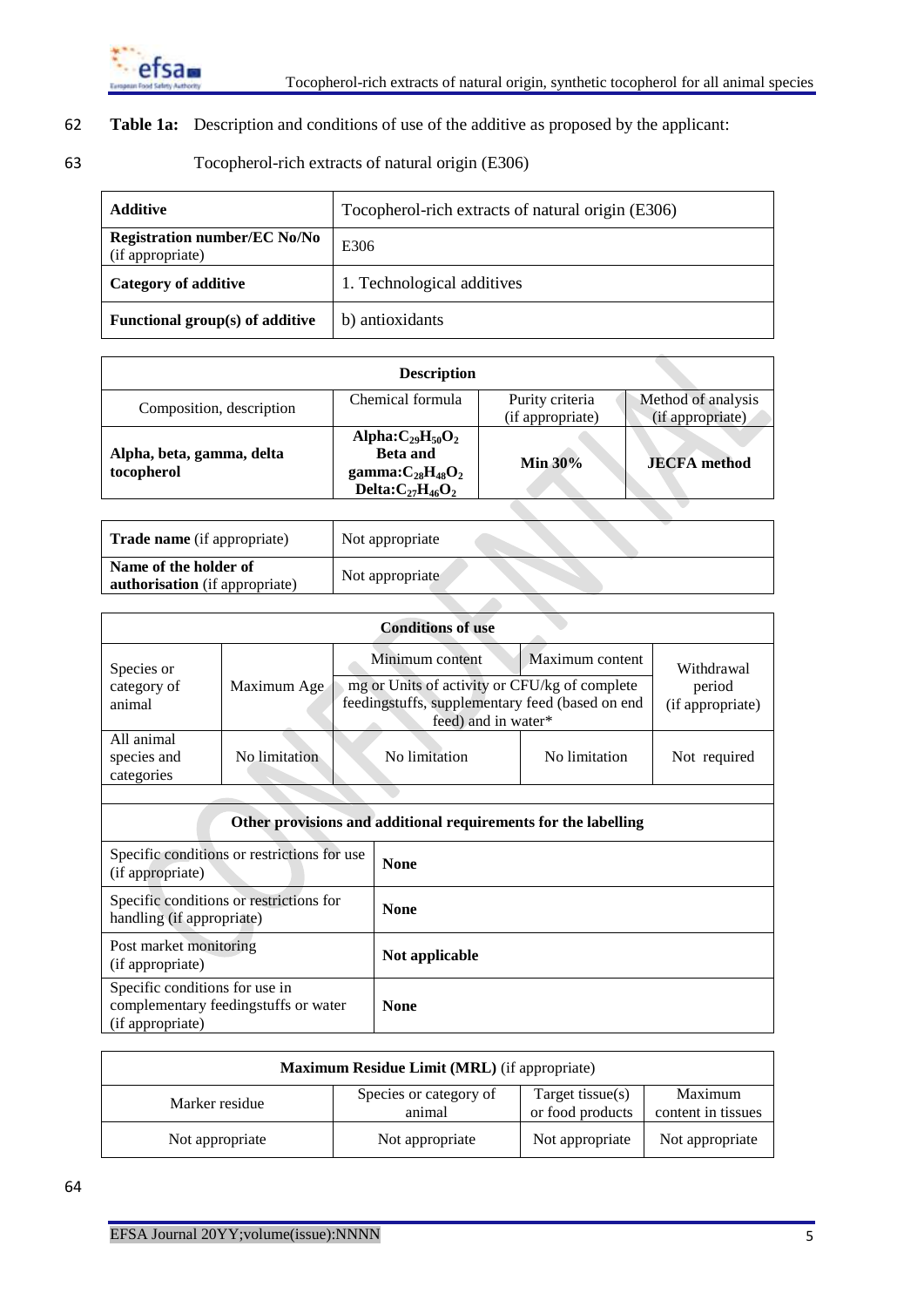

## 65 **Table 1b:** Description and conditions of use of the additive as proposed by the applicant:

### 66 Tocopherol-rich extracts of natural origin / delta-rich (E306)

| <b>Additive</b>                                         | Tocopherol-rich extracts of natural origin / delta rich |
|---------------------------------------------------------|---------------------------------------------------------|
| <b>Registration number/EC No/No</b><br>(if appropriate) | E 306                                                   |
| <b>Category of additive</b>                             | 1. Technological additives                              |
| Functional group(s) of additive                         | b) antioxidants                                         |

|                                         | <b>Description</b>                                                                                  |                                                                   |                     |
|-----------------------------------------|-----------------------------------------------------------------------------------------------------|-------------------------------------------------------------------|---------------------|
|                                         | Chemical formula                                                                                    | Purity criteria                                                   | Method of analysis  |
| Composition, description                |                                                                                                     | (if appropriate)                                                  | (if appropriate)    |
| Alpha, beta, gamma, delta<br>tocopherol | Alpha: $C_{29}H_{50}O_2$<br><b>Beta and</b><br>gamma: $C_{28}H_{48}O_2$<br>Delta: $C_{27}H_{46}O_2$ | Min 70% of delta<br>tocopherol<br>Min 80% of total<br>tocopherols | <b>JECFA</b> method |

| <b>Trade name</b> (if appropriate)                             | Not appropriate |
|----------------------------------------------------------------|-----------------|
| Name of the holder of<br><b>authorisation</b> (if appropriate) | Not appropriate |
|                                                                |                 |

| <b>Conditions of use</b>                                                                   |               |  |                                                                |                                                                                                                                            |              |  |
|--------------------------------------------------------------------------------------------|---------------|--|----------------------------------------------------------------|--------------------------------------------------------------------------------------------------------------------------------------------|--------------|--|
| Species or<br>category of<br>animal                                                        | Maximum Age   |  | Minimum content                                                | Maximum content<br>mg or Units of activity or CFU/kg of complete<br>feedingstuffs, supplementary feed (based on<br>end feed) and in water* |              |  |
| All animal<br>species and<br>categories                                                    | No limitation |  | No limitation                                                  | No limitation                                                                                                                              | Not required |  |
|                                                                                            |               |  |                                                                |                                                                                                                                            |              |  |
|                                                                                            |               |  | Other provisions and additional requirements for the labelling |                                                                                                                                            |              |  |
| Specific conditions or restrictions for use<br>(if appropriate)                            |               |  | <b>None</b>                                                    |                                                                                                                                            |              |  |
| Specific conditions or restrictions for<br>handling (if appropriate)                       |               |  | <b>None</b>                                                    |                                                                                                                                            |              |  |
| Post market monitoring<br>(if appropriate)                                                 |               |  | Not applicable                                                 |                                                                                                                                            |              |  |
| Specific conditions for use in<br>complementary feedingstuffs or water<br>(if appropriate) |               |  | <b>None</b>                                                    |                                                                                                                                            |              |  |

| Maximum Residue Limit (MRL) (if appropriate) |                                  |                                         |                               |  |  |
|----------------------------------------------|----------------------------------|-----------------------------------------|-------------------------------|--|--|
| Marker residue                               | Species or category of<br>animal | Target tissue $(s)$<br>or food products | Maximum content<br>in tissues |  |  |
| Not appropriate                              | Not appropriate                  | Not appropriate                         | Not appropriate               |  |  |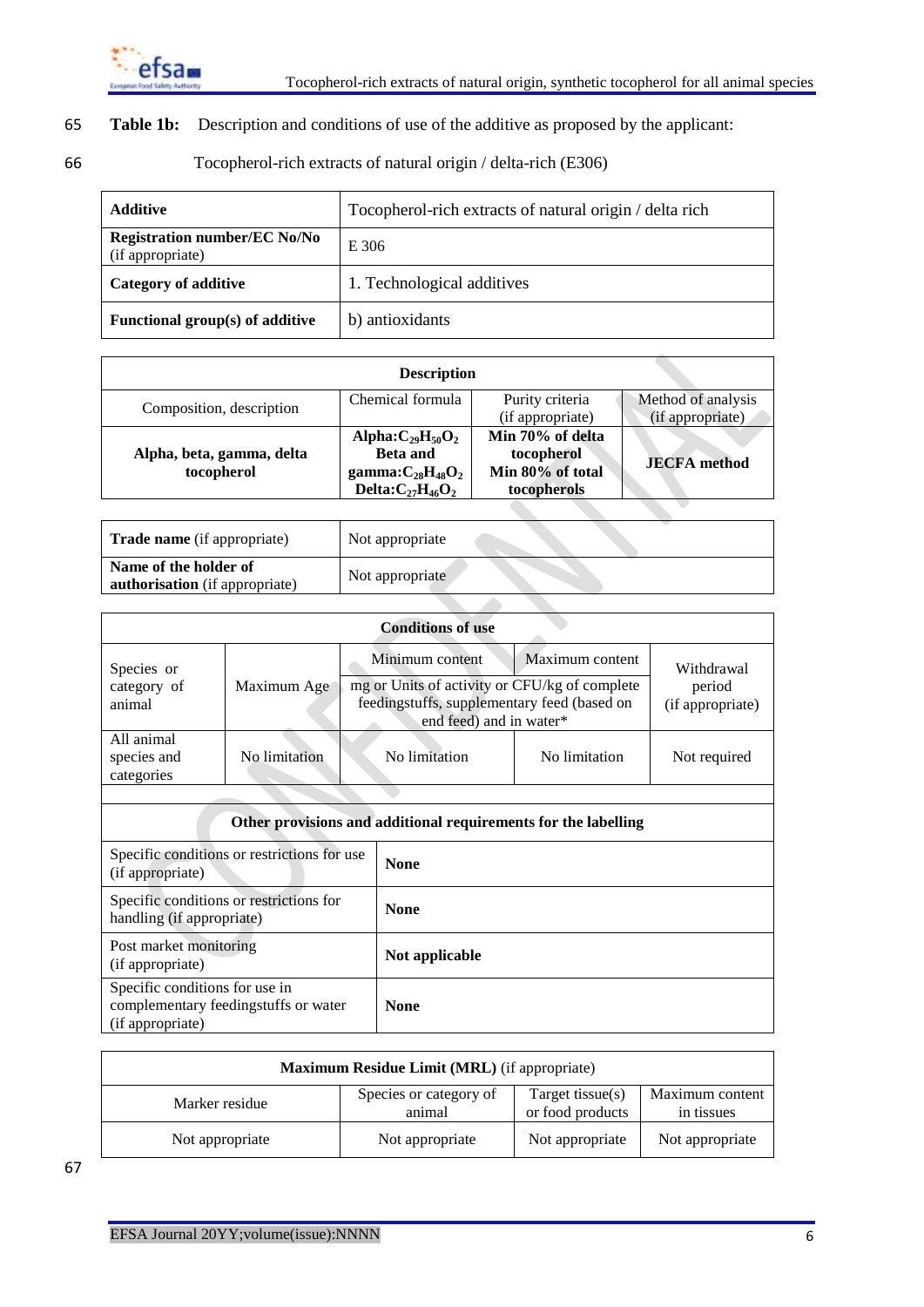

- 68 **Table 1c:** Description and conditions of use of the additive as proposed by the applicant:
- 69 Synthetic tocopherol (E307)

| <b>Additive</b>                                         | Synthetic tocopherol       |
|---------------------------------------------------------|----------------------------|
| <b>Registration number/EC No/No</b><br>(if appropriate) | E 307                      |
| <b>Category of additive</b>                             | 1. Technological additives |
| Functional group(s) of additive                         | b) antioxidants            |

|                          | <b>Description</b>  |                                     |                                        |
|--------------------------|---------------------|-------------------------------------|----------------------------------------|
| Composition, description | Chemical<br>formula | Purity criteria<br>(if appropriate) | Method of analysis<br>(if appropriate) |
| All-rac alpha tocopherol | $C_{29}H_{50}O_2$   | Min $96\%$                          | <b>Eur.Ph. 6.0</b>                     |

| <b>Trade name</b> (if appropriate)                             | Not appropriate |  |
|----------------------------------------------------------------|-----------------|--|
| Name of the holder of<br><b>authorisation</b> (if appropriate) | Not appropriate |  |

| <b>Conditions of use</b>                                       |               |                                                                                                                          |               |                                          |  |
|----------------------------------------------------------------|---------------|--------------------------------------------------------------------------------------------------------------------------|---------------|------------------------------------------|--|
| Species or<br>category of<br>Maximum Age<br>animal             |               | Minimum content<br>Maximum content<br>mg or Units of activity or CFU/kg of<br>complete feedingstuffs, supplementary feed |               | Withdrawal<br>period<br>(if appropriate) |  |
|                                                                |               | (based on end feed) and in water*                                                                                        |               |                                          |  |
| All animal<br>species and<br>categories                        | No limitation | No limitation                                                                                                            | No limitation | Not required                             |  |
|                                                                |               |                                                                                                                          |               |                                          |  |
| Other provisions and additional requirements for the labelling |               |                                                                                                                          |               |                                          |  |

| Specific conditions or restrictions for use<br>(if appropriate)                            | <b>None</b>    |
|--------------------------------------------------------------------------------------------|----------------|
| Specific conditions or restrictions for<br>handling (if appropriate)                       | <b>None</b>    |
| Post market monitoring<br>(if appropriate)                                                 | Not applicable |
| Specific conditions for use in<br>complementary feedingstuffs or water<br>(if appropriate) | <b>None</b>    |

| Maximum Residue Limit (MRL) (if appropriate) |                                  |                                         |                               |  |
|----------------------------------------------|----------------------------------|-----------------------------------------|-------------------------------|--|
| Marker residue                               | Species or category of<br>animal | Target tissue $(s)$<br>or food products | Maximum content<br>in tissues |  |
| Not appropriate                              | Not appropriate                  | Not appropriate                         | Not appropriate               |  |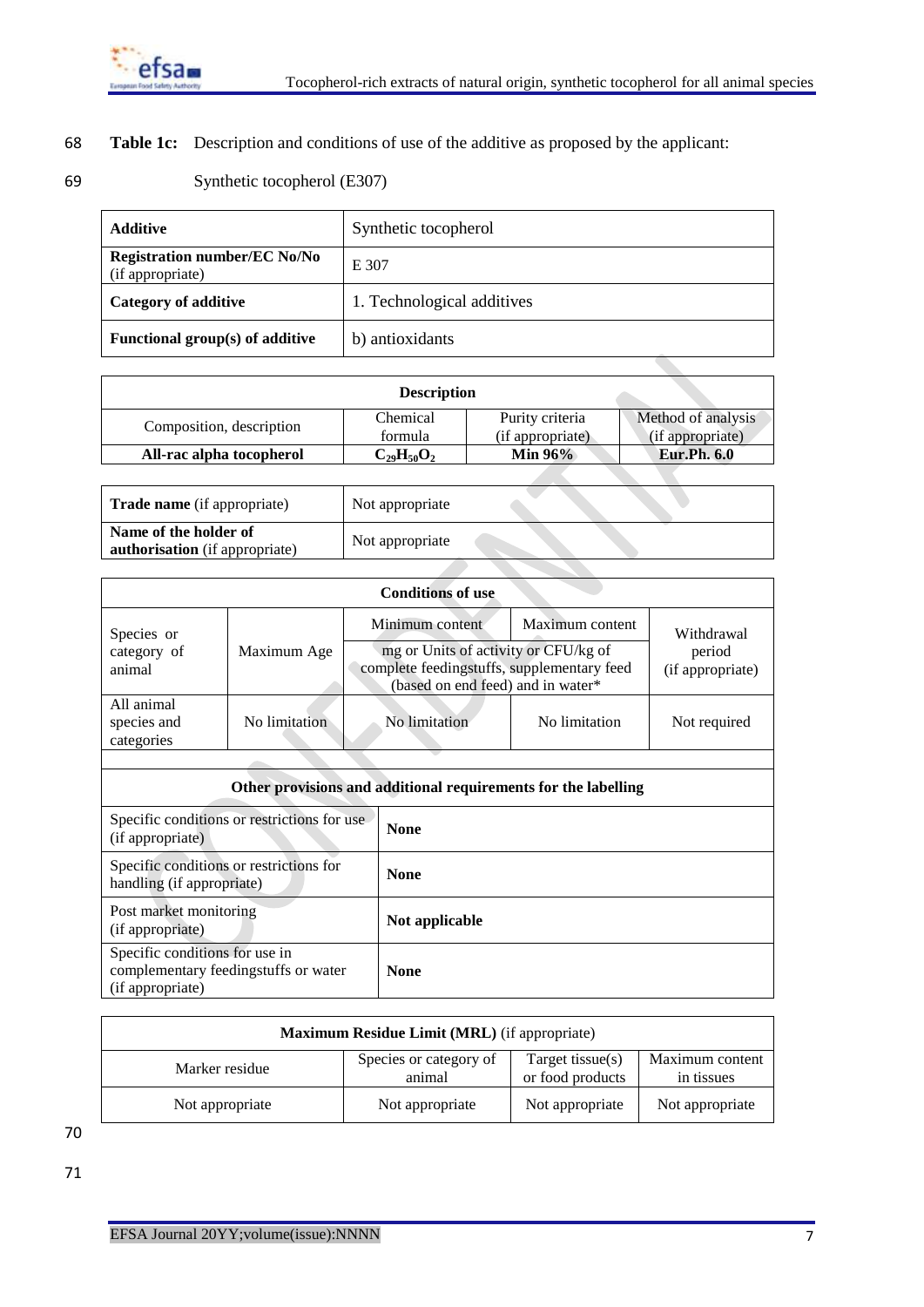

#### **ASSESSMENT**

This opinion is based in part on data provided by a consortium of companies involved in the

 production/distribution of the active substance. It should be recognised that this data covers only a fraction of existing additives containing the active substance. The composition of the additives is not

 subject of the application. The FEEDAP Panel has sought to use the data provided together with data from other sources to deliver an opinion.

#### **1. Introduction**

 Synthetic-alpha-tocopherol ester, all-rac-alpha-tocopheryl acetate, and RRR-alpha-tocopherol are authorised as vitamin E under Commission Regulation (EU) No 26/2011 for their use as nutritional

additives for all animal species. In both cases, no maximum total levels in feeds are established in the

European Union. The applicant is seeking the re-evaluation of the use of synthetic-alpha-tocopherol

- and tocopherol-rich extracts of natural origin (including the delta-rich form) as technological additives
- (functional group: antioxidants) in feed for all animal species.
- Alpha-tocopherol (all-rac-alpha-tocopherol, E 307) and tocopherol-rich extracts of natural origin (E 306) are approved as a food additives<sup>9</sup> for use as antioxidant in non-emulsified oils and fats with no limitation (*quantum satis*), in refined olive oil (only alpha-tocopherol, maximum permitted level: 200 mg/L), in infant formulae and in follow-on formula for infants in good health (maximum level: 10 mg (individually or in combination with other tocopherols)/L) and in weaning foods for infants and young children in good health at a maximum level of 100 mg (individually or with other tocopherols)/kg fat-
- containing cereals, biscuits, rusks and baby foods.

 All-rac-alpha-tocopherol is also authorised as vitamin which may be added to food (Regulation (EC) 93 No  $1925/2006)^{10}$  and to food supplements (Directive  $2002/46$ /EC).<sup>11</sup> It is also listed as a pharmacologically active substance in veterinary medicinal products (Commission Regulation (EC) 95 No  $37/2010$ ,  $^{12}$  and it is not subject to maximum residue limits when used in food-producing animals. All-rac alpha tocopherol is described in the European Pharmacopoeia (PhEur) (2010).

#### **2. Characterisation**

 The additives are tocopherol-rich extracts of natural origin, tocopherol-rich extracts of natural origin / delta rich and synthetic tocopherol.

#### **2.1. Characterisation of the product**

#### **2.1.1. Tocopherol-rich extracts**

 The additive tocopherol-rich extracts of natural origin is a mixture of the active substances alpha-103 (CAS number 59-02-9; EINECS number 200-412-2; chemical formula  $C_{29}H_{50}O_2$ ), beta- (CAS number 104 490-23-3; EINECS number 205-708-5; chemical formula  $C_{28}H_{48}O_2$ ), gamma- (CAS number 54-28-4; 105 EINECS number 231-523-4; chemical formula  $C_{28}H_{48}O_2$ ) and delta- (CAS number 119-13-1; 106 EINECS number 204-299-0; chemical formula  $C_{27}H_{46}O_2$ ) tocopherol. The additive is produced from vegetable oils, by multiple extraction and refining steps, which include crystallisation, multiple distillations and standardisation of the additive with vegetable oil.

 $\overline{a}$ European Parliament and Council Directive No 95/2/EC of 20 February 1995 on food additives other than colours and sweeteners OJ No L 61, 18. 3. 1995, p. 1.

<sup>&</sup>lt;sup>10</sup> Regulation (EC) No 1925/2006 of the European Parliament and of the Council of 20 December 2006 on the addition of vitamins and minerals and of certain other substances to foods OJ No L 404, 30.12. 2006, p. 26.

<sup>&</sup>lt;sup>11</sup> Directive 2002/46/EC of the European Parliament and of the Council of 10 June 2002 on the approximation of the laws of the Member States relating to food supplements OJ L 183, 12.7.2002, p. 51.

<sup>&</sup>lt;sup>12</sup> Commission Regulation (EU) No 37/2010 of 22 December 2009 on pharmacologically active substances and their classification regarding maximum residue limits in foodstuffs of animal origin OJ L 15, 20.1.2010, p. 1.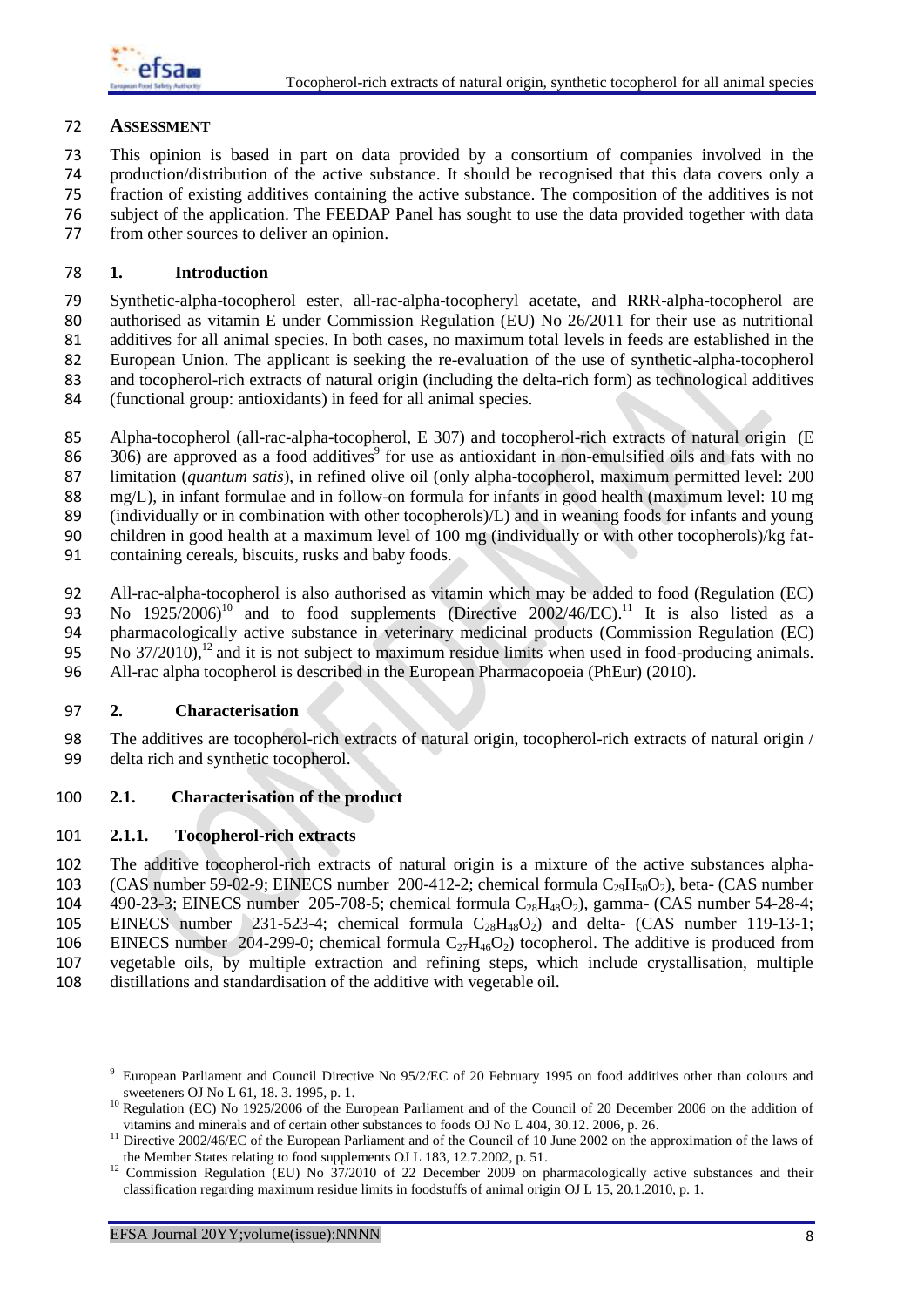

- 109 The additive contains by specification a minimum of 30 % total tocopherols. The analysis of 20
- 110 batches (five from each of the four producers)<sup>13</sup> showed a mean concentration of 87.4% total 111 tocopherols (range 78.3 – 95.4 %). The mean concentrations of alpha-, beta-, gamma- and delta-112 tocopherol were 11.0, 1.3, 54.1 and 20.9 %, respectively.
- 

113 The analytical data from 17 batches of the additive from four producers<sup>14</sup> comply with the purity 114 criteria set by Commission Directive 2008/84/EC for food additives<sup>15</sup> (sulphated ash, specific rotation, 115 arsenic, lead, mercury, heavy metals (as lead)). Dioxins were detected at concentrations  $\leq 0.32$  ng 116 PCDD/F (WHO-TEO)/kg, while the sum of dioxins and dioxin-like PCBs was  $\leq 1.25$  ng PCDD/F-117 PCBs(WHO-TEQ)/kg. The concentrations of the analysed mycotoxins (aflatoxin B1, B2, G1, G2 and 118 M1 and ochratoxin A) were below the limit of quantification in all the samples analysed.

### 119 **2.1.2. Tocopherol-rich extracts of natural origin / delta-rich**

120 The delta-rich form of the additive contains by specification a minimum of 80 % total tocopherols and 121 a minimum of 70 % delta-tocopherol. The analysis of five batches<sup>16</sup> showed a mean concentration of 81.2 % total tocopherols (range 80.8 – 81.4 %) and a mean concentration of 72.9 % delta-tocopherol (72.0-75.8 %). The mean concentrations of alpha, beta and gamma tocopherol were 0.9, 0.2 and 7.2 %, respectively. The additive is produced from vegetable oils, by multiple extraction and refining steps, including fractionation and molecular distillation.

- 126 The analytical data from three batches<sup>17</sup> of the additive comply with the purity criteria set by 127 Commission Directive 2008/84/EC for food additives (sulphated ash, specific rotation, arsenic, lead, 128 mercury, heavy metals (as lead)). Dioxins were detected at concentrations ≤ 0.69 ng PCDD/F (WHO-
- 129 TEQ)/kg, dioxin like PCBs were  $\leq 0.274$  ng PCDD/F-PCBs(WHO-TEQ)/kg. The concentrations of 130 the analysed mycotoxins (aflatoxins B1, B2, G1, G2 and M1) were below the limit of quantification.

#### 131 **2.1.3. Synthetic tocopherol**

- 132 The active substance is all-rac-alpha-tocopherol (CAS number 10191-41-0; EINECS number 233-466-
- 133 0; chemical formula  $C_{29}H_{50}O_2$ ) consisting of eight stereoisomers (RRR, RRS, RSS, RSR, SRR, SSR,
- 134 SRS and SSS) in equal quantities. It is synthesised from trimethyl-hydrochinon and isophytol using
- 135 zinc chloride/HCl as catalysts. All-rac–alpha-tocopherol is then purified by distillation.

136 The additive consists of pure all-rac-alpha-tocopherol (96 % by specification, compliant with PhEur<sup>18</sup>). 137 Product consistency is confirmed by analyses of five batches showing an average concentration of 138 97.9 %<sup>19</sup> Residual solvents comply with the VICH (VICH, 2000). Control methods are in place.

- The analytical data from five batches<sup>20</sup> of the additive comply with the purity criteria set by 140 Commission Directive  $2008/84/EC$  for food additives<sup>21</sup> (refractive index, specific absorption in 141 ethanol at 292 nm, sulphated ash, specific rotation and lead).
- 
- 142 The main impurities resulting from the synthesis consist of tocopherol-related products (impurity A:
- 143 all-rac-trans-2,3,4,6,7-pentamethyl-2-(4,8,12-trimethyltridecyl)-2,3-dihydrobenzofuran-5-ol; impurity
- 144 B: all-rac-cis-2,3,4,6,7-pentamethyl-2-(4,8,12-trimethyltridecyl)-2,3-dihydrobenzofuran-5-ol; impurity
- 145 C: 4-methoxy-2,3,6-trimethyl-5-[(all-RS,E)-3,7,11,15-tetramethylhexadec-2-enyl]phenol; impurity D:

l

<sup>&</sup>lt;sup>13</sup> Technical dossier/Section II/Annex 2.1.3.b; Annex 2.1.3.c ; Annex 2.1.3.d ; Annex 2.1.3.g

<sup>&</sup>lt;sup>14</sup> Technical dossier/Section II/Annex 2.1.3.f ; Annex 2.1.3.g ; Supplementary information May 2012/Annex Qi

<sup>&</sup>lt;sup>15</sup> Commission Directive 2008/84/EC of 27 August 2008 laying down specific purity criteria on food additives other than colours and sweeteners OJ L 253/1, 20.9.2008, p.1

<sup>16</sup> Technical dossier/Section II/Annex 2.1.3.e

<sup>17</sup> Technical dossier/Section II/Annex 2.1.3.h

<sup>18</sup> PhEur specification: min. 96%

<sup>19</sup> Technical dossier/Section II/Annex 2.1.3.j

<sup>&</sup>lt;sup>20</sup> Technical dossier/Section II/Annex 2.1.3.j

<sup>&</sup>lt;sup>21</sup> Commission Directive 2008/84/EC of  $27$  August 2008 laying down specific purity criteria on food additives other than colours and sweeteners OJ L 253/1, 20.9.2008, p.1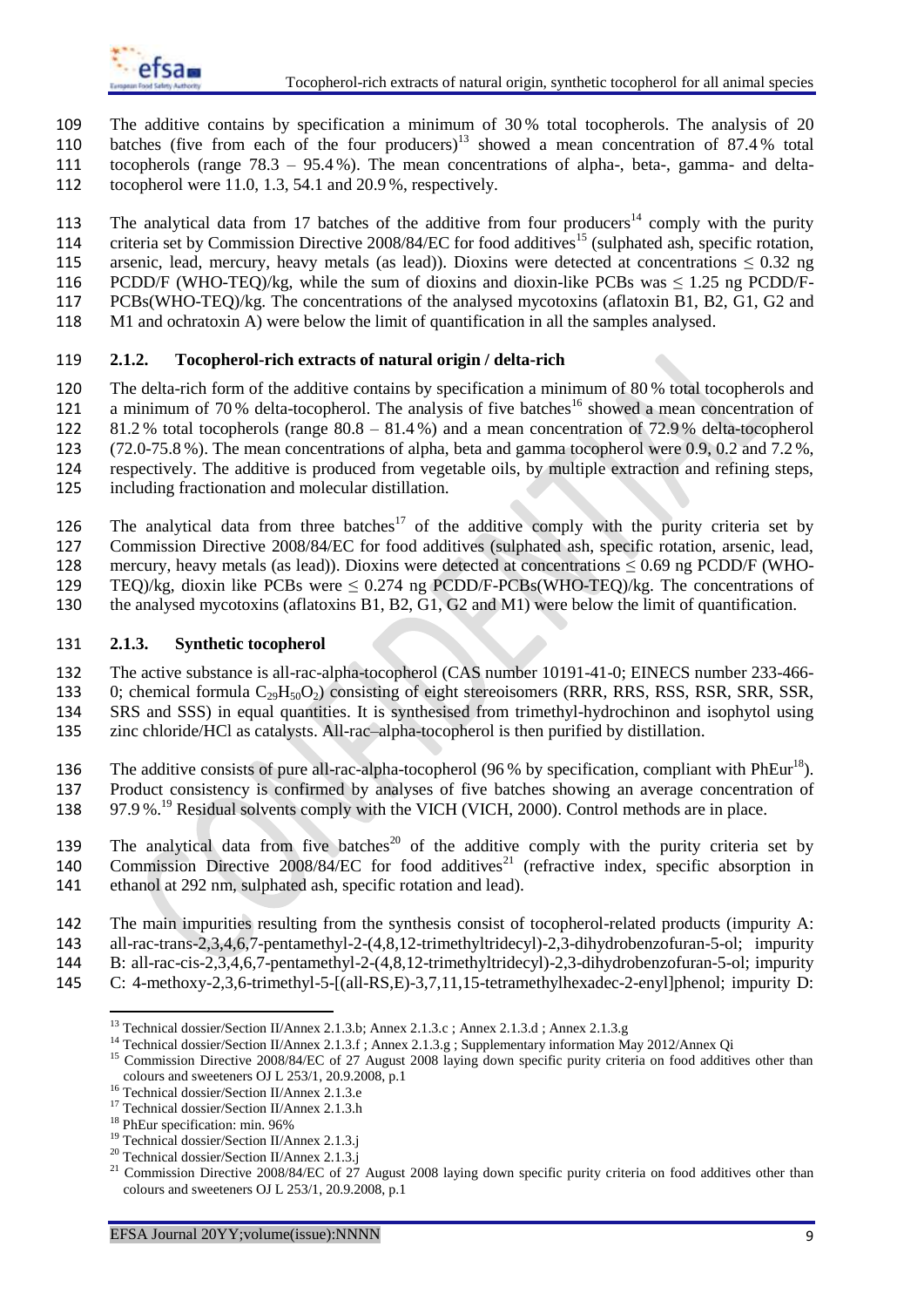- (all-RS,all-E)-2,6,10,14,19,23,27,31-octamethyldotriaconta-12,14,18-triene). On average from five
- 147 batches,<sup>22</sup> they amount to approximately 1.6 %. All data on impurities A-D confirm compliance with
- PhEur.

#### **2.2. Stability and homogeneity**

150 Three, five and three commercial batches of tocopherol-rich extracts of natural origin,  $^{23}$  tocopherol-151 rich extracts of natural origin / delta-rich<sup>24</sup> and all-rac-alpha-tocopherol,<sup>25</sup> respectively, were stored in 152 closed packages up to 36 months at  $25 \text{ °C}$ . After three years of storage, a decrease in the concentration of tocopherol of about 3% was observed for tocopherol-rich extracts of natural origin, while no losses were observed in the other two products.

- Tocopherol-rich extracts of natural origin, tocopherol-rich extracts of natural origin/delta-rich and all-rac-alpha-tocopherol are added to feedingstuffs and premixtures as an antioxidant. By definition, such
- additives are not considered stable in feedingstuffs and premixtures.

 Tocopherol-rich extracts of natural origin, tocopherol-rich extracts of natural origin / delta-rich and all-rac-alpha-tocopherol are mainly used as antioxidants in fats and oils and in feedingstuffs containing oils and fats. As the additives are fat-soluble, no further demonstration of homogeneity in such feeds are considered necessary.

#### **2.3. Conditions of use**

 Tocopherol-rich extracts of natural origin, tocopherol-rich extracts of natural origin / delta-rich and all-rac-alpha-tocopherol are intended to be used as antioxidants in feed for all animal species with no minimum and maximum content.

#### **2.4. Evaluation of the analytical methods by the European Union Reference Laboratory (EURL)**

 EFSA has verified the EURL report as it relates to the methods used for the control of the synthetic alpha-tocopherol in animal feed. The Executive Summary of the EURL report can be found in the Appendix

#### **3. Safety**

 In a previous opinion on the safety and efficacy of vitamin E for all animal species (EFSA, 2010), the FEEDAP Panel already assessed the safety of RRR-alpha-tocopherol and the acetate ester of all-rac- alpha-tocopherol for all animal species, the consumer, the user and the environment. The FEEDAP Panel is not aware of any more recent scientific findings that would modify its previous conclusions.

- In that opinion, no safety concerns were expressed concerning RRR-alpha-tocopherol and the acetate ester of all-rac-alpha-tocopherol for all animal species, the consumer, the user and the environment.
- Since no relevant differences in the kinetics and toxicity are known for the four forms alpha-, beta-, gamma- and delta- tocopherol, the conclusions drawn in the previous opinion on the safety of RRR-
- alpha-tocopherol can reasonably be extended to tocopherol-rich extracts of natural origin containing
- RRR tocopherols.

 $\overline{\phantom{a}}$ 

 Since the tocopheryl esters are generally absorbed in the intestine as tocopherols, the conclusions drawn in the previous opinion on the safety of all-rac-alpha-tocopheryl acetate can reasonably be extended to all-rac-alpha-tocopherol.

Technical dossier/Section II/Annex 2.1.3.j

Technical dossier/Section II/Annex 2.4.1.a

Technical dossier/Section II/Annex 2.4.1.b

Technical dossier/Section II/Annex 2.4.1.c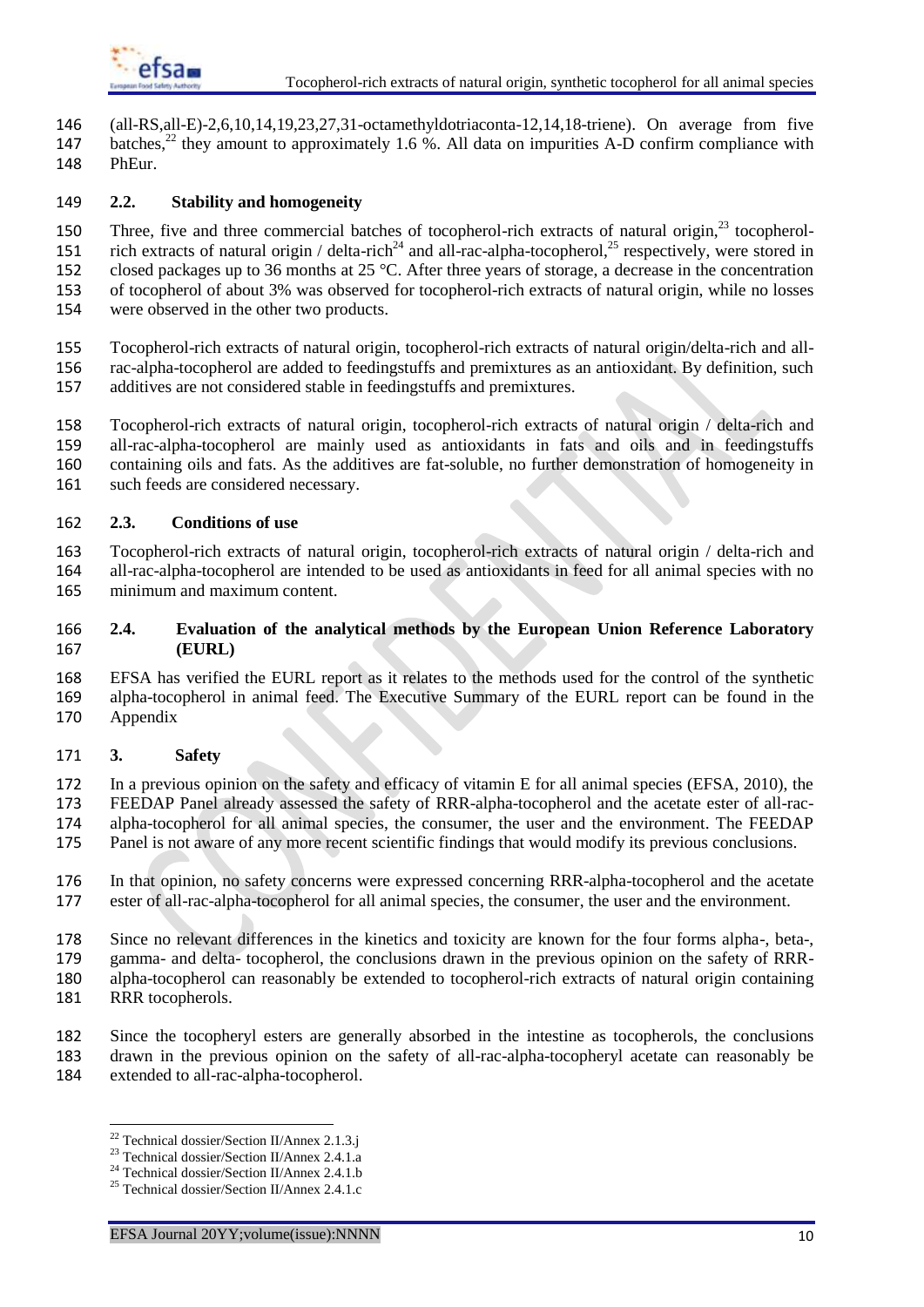# etsa

#### **4. Efficacy**

 Since tocopherol-rich extracts and all-rac-alpha-tocopherol are used as antioxidants in food (E 306 and E 307, respectively) and their function in feed is essentially the same as that in food, no further demonstration of efficacy is necessary.

189 All-rac-alpha-tocopherol has also vitamin E activity; 1 mg of all-rac-alpha-tocopherol is equivalent to 190 1.10 IU vitamin E. 1.10 IU vitamin E.

#### **CONCLUSIONS**

 The FEEDAP Panel extends the conclusions drawn in its opinion on the safety of vitamin E (including RRR-alpha-tocopherol and all-rac-alpha-tocopheryl acetate) to tocopherol-rich extracts and all-rac- alpha-tocopherol. Tocopherol-rich extracts and all-rac-alpha-tocopherol at use levels are safe for all animal species and the consumer. No concern for user safety is expected from the use of tocopherol- rich extracts and all-rac-alpha-tocopherol in feed. The use of tocopherol-rich extracts and all-rac- alpha-tocopherol in animal nutrition will not result in a substantial increase in concentration in the environment.

 Since tocopherol-rich extracts and all-rac-alpha-tocopherol are used as antioxidants in food and their function in feed is essentially the same as that in food, no further demonstration of efficacy is necessary.

#### **DOCUMENTATION PROVIDED TO EFSA**

- 203 1. Tocopherol-rich extracts of natural origin (E306), Tocopherol- rich extracts of natural origin/delta<br>204 rich (E306), Synthetic alpha tocopherol (E307). August 2010. Submitted by ANTOXIAC EEIG. rich (E306), Synthetic alpha tocopherol (E307). August 2010. Submitted by ANTOXIAC EEIG.
- 205 2. Tocopherol-rich extracts of natural origin (E306), Tocopherol- rich extracts of natural origin/delta rich (E306), Synthetic alpha tocopherol (E307). Supplementary information. May 2012. Submitted by ANTOXIAC EEIG.
- 3. Evaluation report of the European Union Reference Laboratory for Feed Additives on the Methods(s) of Analysis for tocopherol-rich extracts of natural origin, tocopherol-rich extracts of natural origin/delta-rich, synthetic alpha-tocopherol.
- 211 4. Comments from Member States received through ScienceNet.

#### **REFERENCES**

- EC (European Commission), 2003, online. Tolerable Upper Intake Level of Vitamin E. Available from [http://ec.europa.eu/food/fs/sc/scf/out195\\_en.pdf](http://ec.europa.eu/food/fs/sc/scf/out195_en.pdf)
- EFSA (European Food Safety Authority), 2006, online. Tolerable Upper Intake Levels for Vitamins and Minerals by the Scientific Panel on Dietetic products, nutrition and allergies (NDA) and 217 Scientific Committee on Food (SCF). Available from
- <http://www.efsa.europa.eu/en/scdocs/oldsc/ndaintakevitaminsminerals.htm>
- EFSA (European Food Safety Authority), 2008. Opinion on mixed tocopherols, tocotrienols tocopherol and tocotrienols as sources for vitamin E added as a nutritional substance in food supplements. The EFSA Journal 640, 1-34.
- EFSA Panel on Additives and Products or Substances used in Animal Feed (FEEDAP), 2010.
- Scientific opinion on the safety and efficacy of vitamin e as a feed additive for all animal species. EFSA Journal 2010;8(6):1635, 28 pp.
- European Pharmacopoeia, 2010. All rac-alpha-tocopherol. European Pharmacopoeia 7.0, 2, 3104- 3105.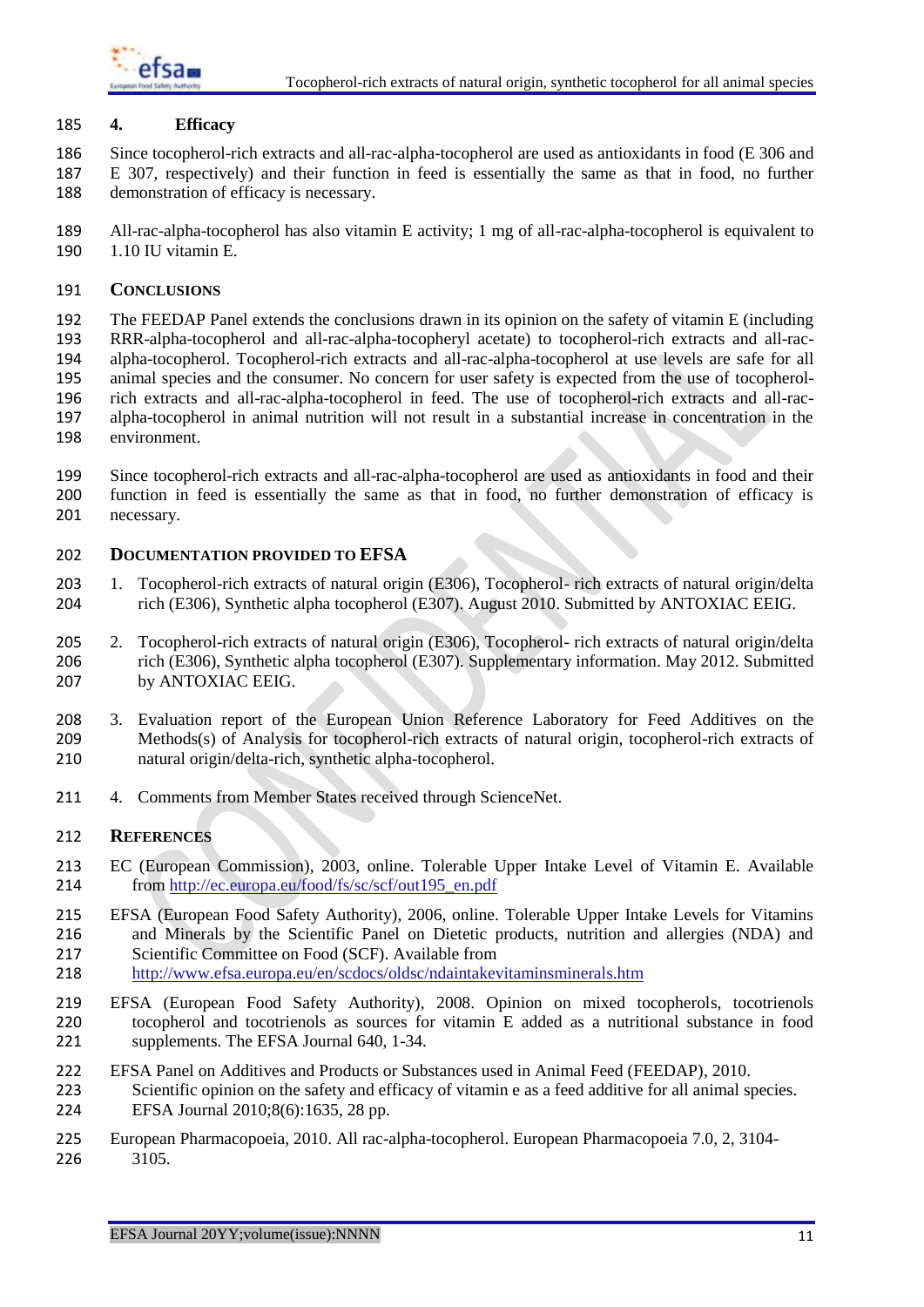

- 227 VICH (International Cooperation on Harmonisation of Technical Requirements for Registration of 228 Veterinary Medicinal Products), 2000. VICH Topic GL18 – Impurities: residual solvents in new<br>229 veterinary medicinal products, active substances and excipients. Available at: 229 veterinary medicinal products, active substances and excipients. Available at:<br>230 http://www.vichsec.org/pdf/2000/Gl18 st7.pdf
- [http://www.vichsec.org/pdf/2000/Gl18\\_st7.pdf](http://www.vichsec.org/pdf/2000/Gl18_st7.pdf)
- 231
- 232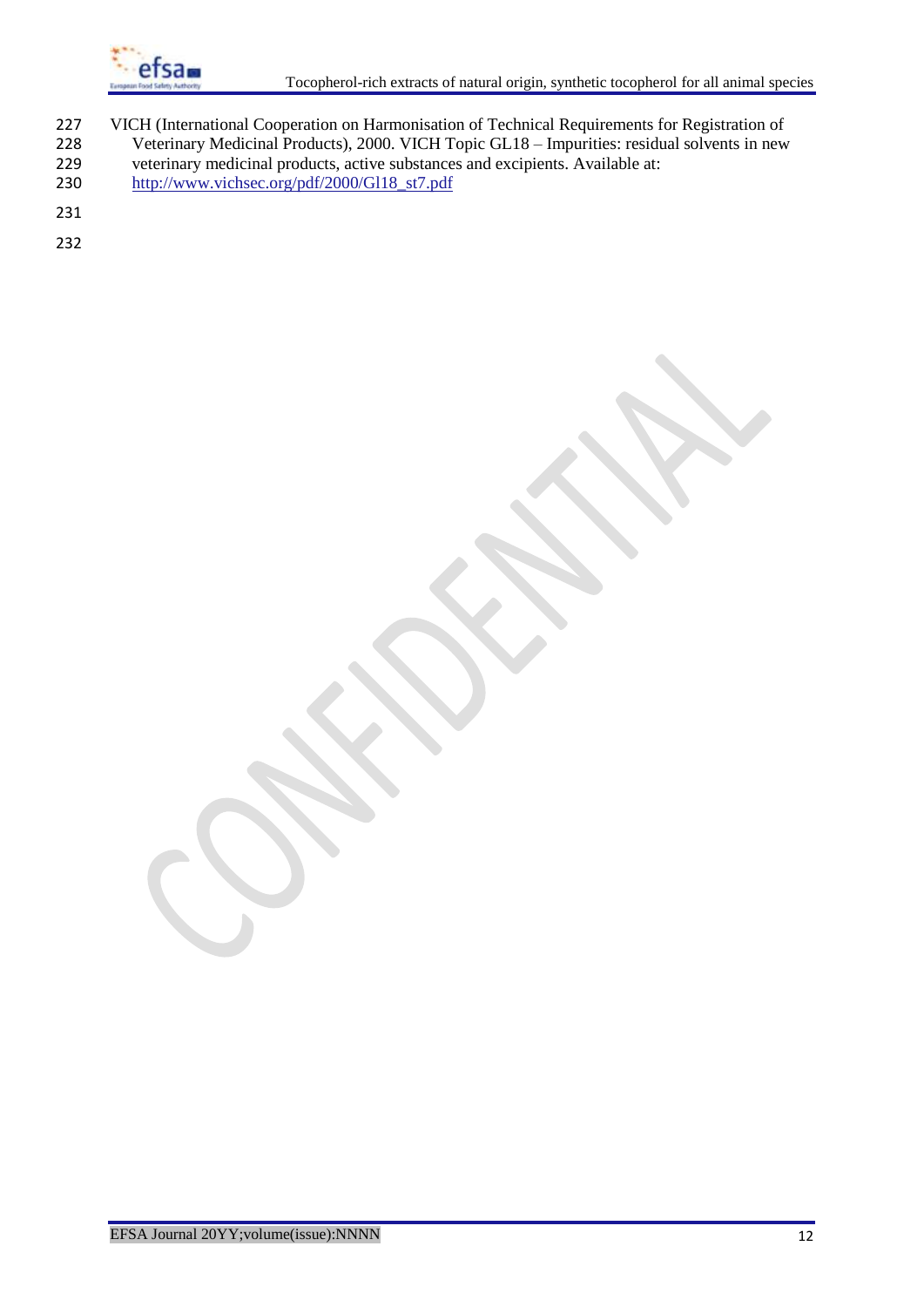

#### **APPENDIX**

#### **Executive Summary of the Evaluation Report of the European Union Reference Laboratory for Feed Additives on the Method(s) of Analysis for tocopherol-rich extracts of natural origin, tocopherol- rich extracts of natural origin/delta rich, synthetic alpha tocopherol<sup>26</sup>**

 In the current grouped application (FAD-2010-0105 and FAD-2010-0271), authorisation is sought 238 under Article 10(2) for two forms of Tocopherol-rich extracts of natural origin (E 306) including the delta rich Tocopherol-rich extracts of natural origin and Synthetic alpha-tocopherol (E 307) under the category/functional group 1(b) 'technological additives/antioxidants', according to the classification system of Annex I of Regulation (EC) No 1831/2003. Specifically, authorisation is sought for the use of the two Tocopherol-rich extracts of natural origin and the Synthetic alpha-tocopherol for all animal species and categories. The feed additives are intended to be incorporated to feedingstuffs directly or through premixtures, with no recommended minimum or maximum concentration levels, as previously set in the regulation.

- Tocopherol-rich extracts of natural origin contain alpha, beta, gamma and delta tocopherols, while the main component of Synthetic alpha-tocopherol is all-rac alpha-tocopherol (or dl-alpha-tocopherol).
- According to the Applicants:
- Tocopherol-rich extracts of natural origin are viscous oils consisting of a minimum of 30% of alpha, 250 beta, gamma and delta tocopherol;
- Tocopherol rich extracts of natural origin/delta rich is a viscous oil with minimal content of 70 % delta tocopherol and 80 % total tocopherols; and
- Synthetic alpha-tocopherol is a viscous oil with a minimal content of 96 % all-rac alpha-tocopherol.

 For the determination of all-rac alpha-tocopherol in the feed additive (i.e. Synthetic alpha-tocopherol), 255 both Applicants submitted the European Pharmacopoeia method (07/2011:0692), where identification is based on optical rotation, infrared absorption spectrophotometry and thin-layer chromatography with ultraviolet detection; while quantification is based on Gas Chromatography coupled to Flame Ionisation Detection (GC/FID). Even though no performance characteristics are provided, the EURL recommends for official control the European Pharmacopoeia method for the determination of all-rac

alpha-tocopherol in the feed additive (i.e. Synthetic alpha-tocopherol).

 For the determination of the different tocopherol forms (alpha, beta, gamma and delta tocopherol) in the feed additives (i.e. two Tocopherol-rich extracts of natural origin) Applicant FAD-2010-0105 submitted the JECFA method (equivalent to the AOAC method 988.14). The method allows the quantification of each separate form of tocopherols (alpha, beta, gamma and delta tocopherol). The determination is based on Gas Chromatography coupled to Flame Ionisation Detection (GC/FID), using the relative retention times of the corresponding propionate forms, where hexadecyl hexadecanoate is used as internal standard. Even though no performance characteristics are provided, the EURL recommends for official control the AOAC method 988.14 (equivalent to the JECFA method), based on Gas Chromatography coupled to Flame Ionisation Detection (GC/FID) for the determination of the tocopherol forms (alpha, beta, gamma and delta tocopherol) in the feed additives (i.e. two Tocopherol-rich extracts of natural origin).

272 For the determination of all-rac alpha-tocopherol in premixtures and feedingstuffs containing<br>273 Synthetic alpha-tocopherol, both Applicants submitted the ring-trial validated Community method Synthetic alpha-tocopherol, both Applicants submitted the ring-trial validated Community method

 $\overline{a}$ 

 The full report is available on the EURL website: http://irmm.jrc.ec.europa.eu/EURLs/EURL\_feed\_additives/authorisation/evaluation\_reports/Pages/index.aspx